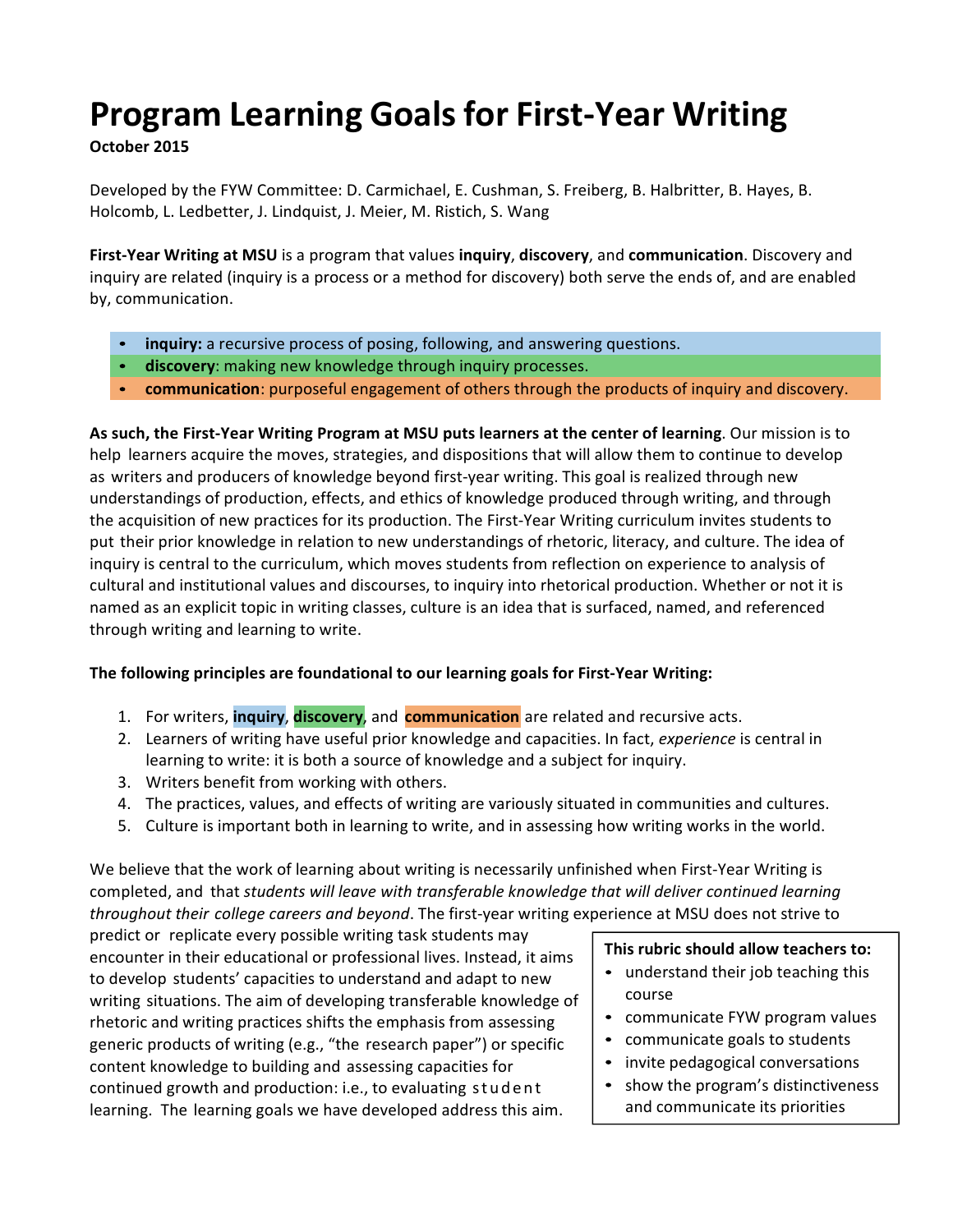## **Program Learning Goalsfor First-Year Writing** October 2015

| <b>INQUIRY</b> |                                                                                                                                                                                                                                                                                                                  |                                                                                                                                                                                                                                                                                                                                                                                                |
|----------------|------------------------------------------------------------------------------------------------------------------------------------------------------------------------------------------------------------------------------------------------------------------------------------------------------------------|------------------------------------------------------------------------------------------------------------------------------------------------------------------------------------------------------------------------------------------------------------------------------------------------------------------------------------------------------------------------------------------------|
|                | Upon completion of a First-Year Writing course,<br>students should <b>KNOW</b> the following:                                                                                                                                                                                                                    | Upon completion of a First-Year Writing course, students should be able to DO<br>the following:                                                                                                                                                                                                                                                                                                |
| <b>Purpose</b> | That writing operates as a form and process of inquiry.                                                                                                                                                                                                                                                          | Use writing to direct, as well as to report, inquiry.<br>$\bullet$                                                                                                                                                                                                                                                                                                                             |
| <b>Process</b> | That inquiry continues throughout the writing process.<br>That inquiry is an active process of assessing and<br>reassessing goals.<br>That information is subject to inquiry, and that new<br>information participates in the inquiry process.<br>That inquiry generates new knowledge from beginning to<br>end. | Use inquiry at each stage of the writing process.<br>$\bullet$<br>Read/view/listen to assess and reassess rhetorical purposes and strategies.<br>Formulate research questions from both prior experience and new<br>encounters with texts.<br>Design inquiry processes appropriate for research goals.<br>Reassess research questions as inquiry progresses.<br>$\bullet$                      |
| <b>Culture</b> | That motives for, and uses of, inquiry are situated in<br>cultures and communities.<br>That disciplines and professional communities function as<br>cultures.<br>That inquiry strategies are situated in the needs and<br>values of cultures and communities, both academic and<br>nonacademic.                  | Assesses the value and uses of knowledge products in communities.<br>$\bullet$<br>Assess the value and uses of knowledge writing in disciplinary cultures.<br>$\bullet$<br>Situate or position themselves as writers within a disciplinary conversation.<br>Use ethical processes of inquiry to demonstrate learning of and respect for<br>$\bullet$<br>others' cultural values and practices. |

| <b>DISCOVERY</b> |                                                                                                                                                                                                                                                                                                                              |                                                                                                                                                                                                                                                                                                                                                                                                                       |
|------------------|------------------------------------------------------------------------------------------------------------------------------------------------------------------------------------------------------------------------------------------------------------------------------------------------------------------------------|-----------------------------------------------------------------------------------------------------------------------------------------------------------------------------------------------------------------------------------------------------------------------------------------------------------------------------------------------------------------------------------------------------------------------|
|                  | Upon completion of a First-Year Writing course,<br>students should <b>KNOW</b> the following:                                                                                                                                                                                                                                | Upon completion of a First-Year Writing course, students should be able to DO<br>the following:                                                                                                                                                                                                                                                                                                                       |
| <b>Purpose</b>   | That writing can lead to many forms of discovery-of self,<br>of others, of communities, of ideas-and that this<br>discovery is ongoing.                                                                                                                                                                                      | Approach writing as a vehicle not only for reporting or documenting, but<br>for discovery and rediscovery of purposes.                                                                                                                                                                                                                                                                                                |
| <b>Process</b>   | That writing can be goal-directed, but that the goals can<br>change through revision.<br>• That writing in new genres, modes, or media can lead to<br>discovery.<br>• That collaboration can lead to self-discovery.<br>• That engaging an audience can lead to new discoveries.<br>That discovery requires (new) resources. | Use revision to find new purposes and meanings.<br>Situate emerging understandings in relation to encounters with texts and<br>conversations to build new theories.<br>Engage in purposeful collaborations.<br>Recalibrate purposes in relation to evolving understandings of audience.<br>Find and engage resources to lead to discovery.<br>Approach primary and secondary sources as tools as means for discovery. |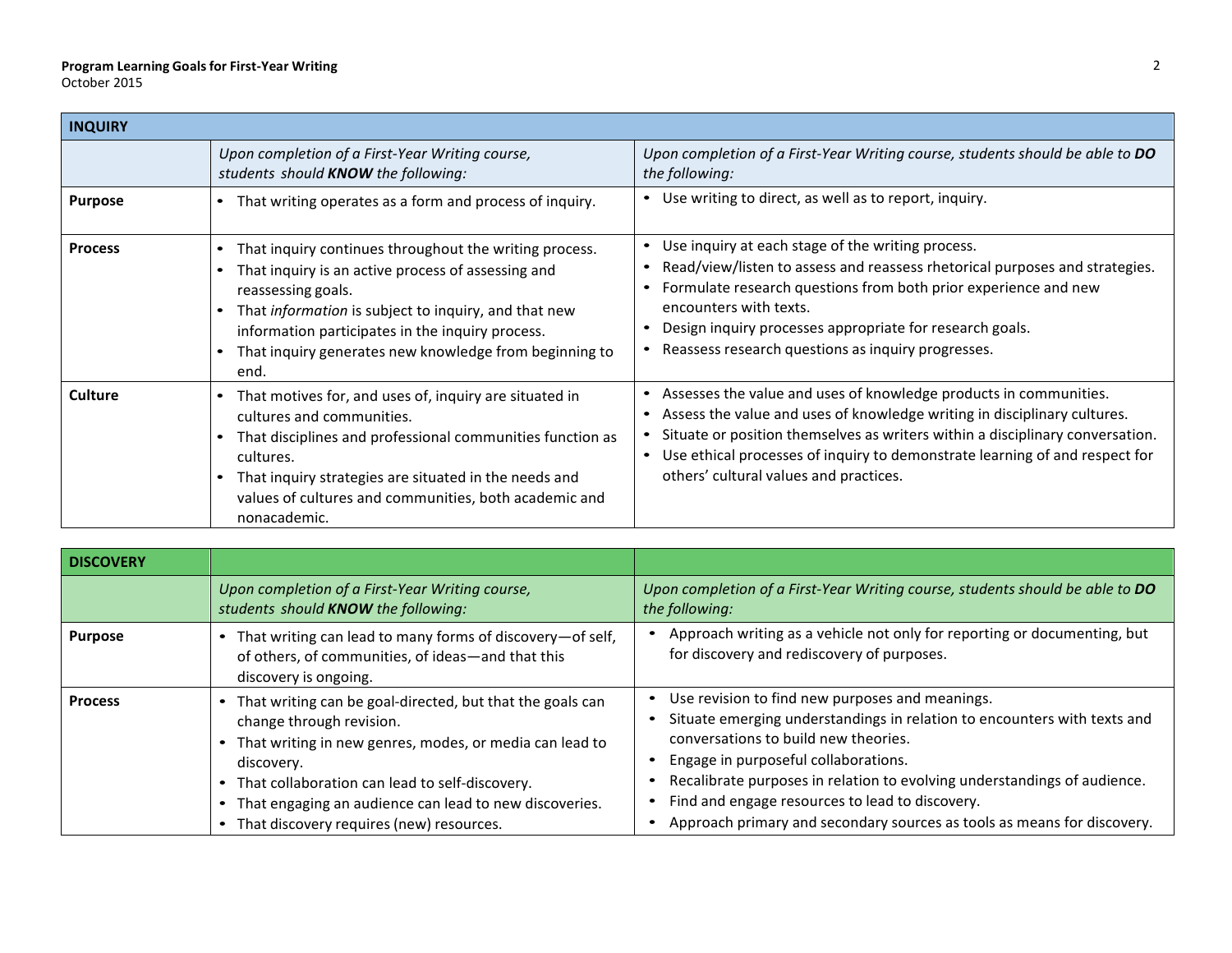## **Program Learning Goalsfor First-Year Writing** October 2015

|                | • That discovery can be facilitated by interaction with<br>primary and secondary sources.<br>• That discovery is both enabled and produced by<br>conversation and collaboration.<br>That engaging an audience can lead to new discoveries. | Consider feedback from others to discover new purposes decisions about<br>writing.                                                                                                                                                                                                                                   |
|----------------|--------------------------------------------------------------------------------------------------------------------------------------------------------------------------------------------------------------------------------------------|----------------------------------------------------------------------------------------------------------------------------------------------------------------------------------------------------------------------------------------------------------------------------------------------------------------------|
| <b>Culture</b> | That original ideas are situated in histories and traditions.<br>$\bullet$<br>• That methods of knowledge making extend established<br>ideas.<br>• That diverse knowledge making practices are central to<br>developing new ideas.         | Identify the origin of ideas in disciplines.<br>Think carefully and responsibly about the effects of knowledge<br>production on readers and audience.<br>See the affordances and seek out rich understandings of audience.<br>Explore (in writing and conversation) other positions in relationship to<br>one's own. |

| <b>COMMUNICATION</b> |                                                                                                                                                                                                                                                                                                                                                                                                                                                                                                                                                                                                                           |                                                                                                                                                                                                                                                                                                                                                                                                                                                                                                                                                                                                                                    |
|----------------------|---------------------------------------------------------------------------------------------------------------------------------------------------------------------------------------------------------------------------------------------------------------------------------------------------------------------------------------------------------------------------------------------------------------------------------------------------------------------------------------------------------------------------------------------------------------------------------------------------------------------------|------------------------------------------------------------------------------------------------------------------------------------------------------------------------------------------------------------------------------------------------------------------------------------------------------------------------------------------------------------------------------------------------------------------------------------------------------------------------------------------------------------------------------------------------------------------------------------------------------------------------------------|
|                      | Upon completion of a First-Year Writing course,<br>students should <b>KNOW</b> the following:                                                                                                                                                                                                                                                                                                                                                                                                                                                                                                                             | Upon completion of a First-Year Writing course, students should be able to DO<br>the following:                                                                                                                                                                                                                                                                                                                                                                                                                                                                                                                                    |
| <b>Purpose</b>       | That writing creates new knowledge and is a form of<br>$\bullet$<br>reflection and action.<br>That purposes for writing direct other decisions.<br>$\bullet$<br>That writing is an act with ethical implications.<br>That writing can be a form of action.                                                                                                                                                                                                                                                                                                                                                                | • Approach writing as a productive, purposeful, and ethical act that is<br>contingent on scenes and (material and human) contexts.<br>• Assess rhetorical situations in order to act within them.<br>• Use writing to make things happen in the world.                                                                                                                                                                                                                                                                                                                                                                             |
| <b>Process</b>       | That knowledge of rhetoric is essential for making good<br>decisions about writing.<br>That writing is often goal-driven, but that goals can<br>$\bullet$<br>change in the writing process.<br>That decisions about language use, genre, and medium<br>$\bullet$<br>follow purpose.<br>That writing is responsive to an audience.<br>$\bullet$<br>That research is motivated by rhetorical<br>$\bullet$<br>purposes.<br>That writing is one resource within a wider<br>$\bullet$<br>rhetorical repertoire (e.g., sound, image, body<br>language).<br>That acts of communication are situated in communities.<br>$\bullet$ | Apply diagnostic strategies to rhetorical situations.<br>Evaluate resources to achieve communicative purposes.<br>Choose language and make writing decisions in relation to rhetorical<br>purposes.<br>• Adjust rhetorical purposes in response to new knowledge.<br>• Use human and material resources to achieve communicative goals.<br>Discover appropriate reasons and purposes for writing from attention to<br>context.<br>• Communicate with other writers about goals and purposes.<br>• Use sources to situate, elaborate, and authorize.<br>Use writing technologies as resources to achieve communicative<br>purposes. |